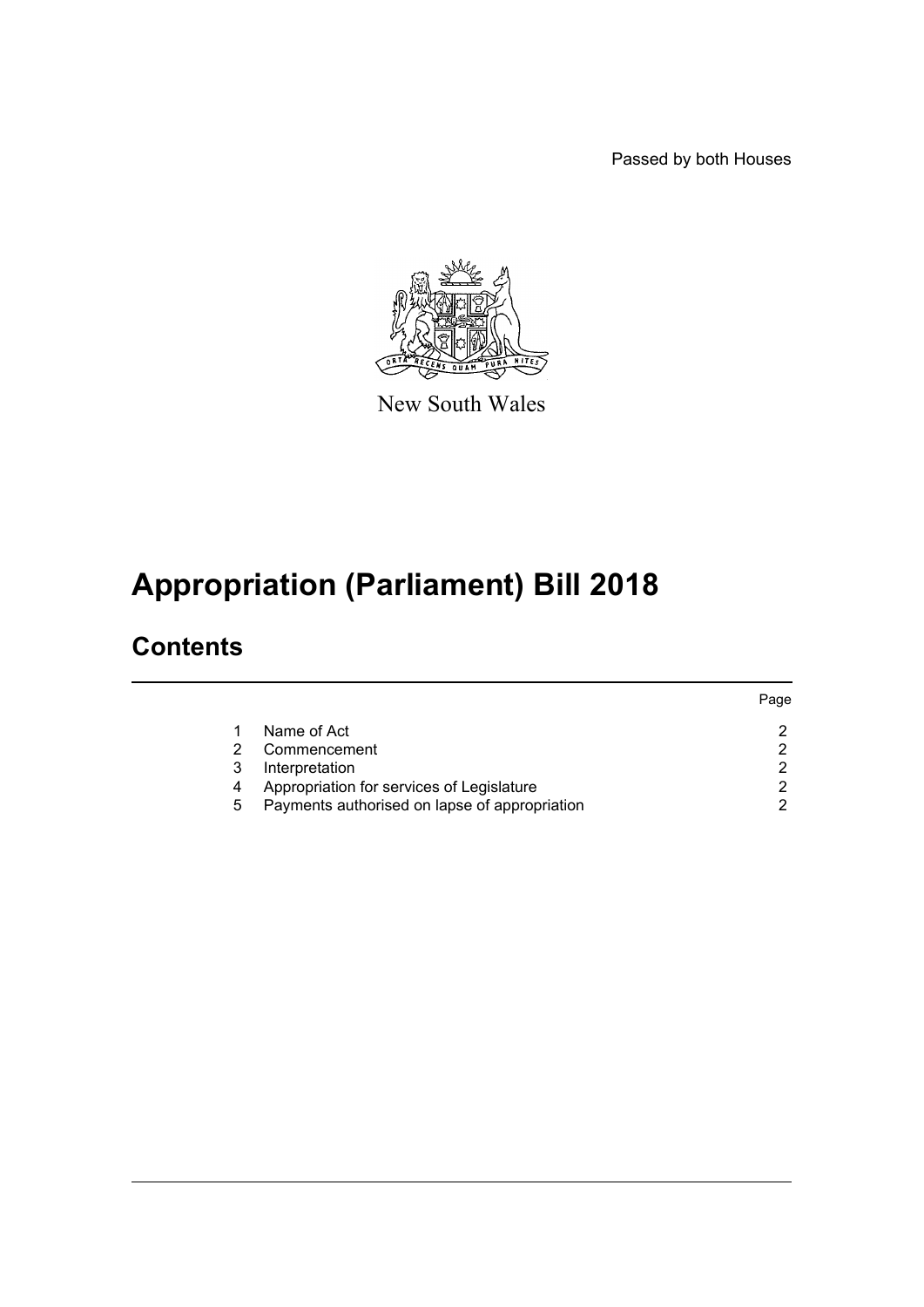*I certify that this public bill, which originated in the Legislative Assembly, has finally passed the Legislative Council and the Legislative Assembly of New South Wales.*

> *Clerk of the Legislative Assembly. Legislative Assembly, Sydney, , 2018*



New South Wales

## **Appropriation (Parliament) Bill 2018**

Act No , 2018

An Act to appropriate out of the Consolidated Fund a sum for the services of the Legislature for the year  $201\overline{8} - 19$ .

*I have examined this bill and find it to correspond in all respects with the bill as finally passed by both Houses.*

*Assistant Speaker of the Legislative Assembly.*